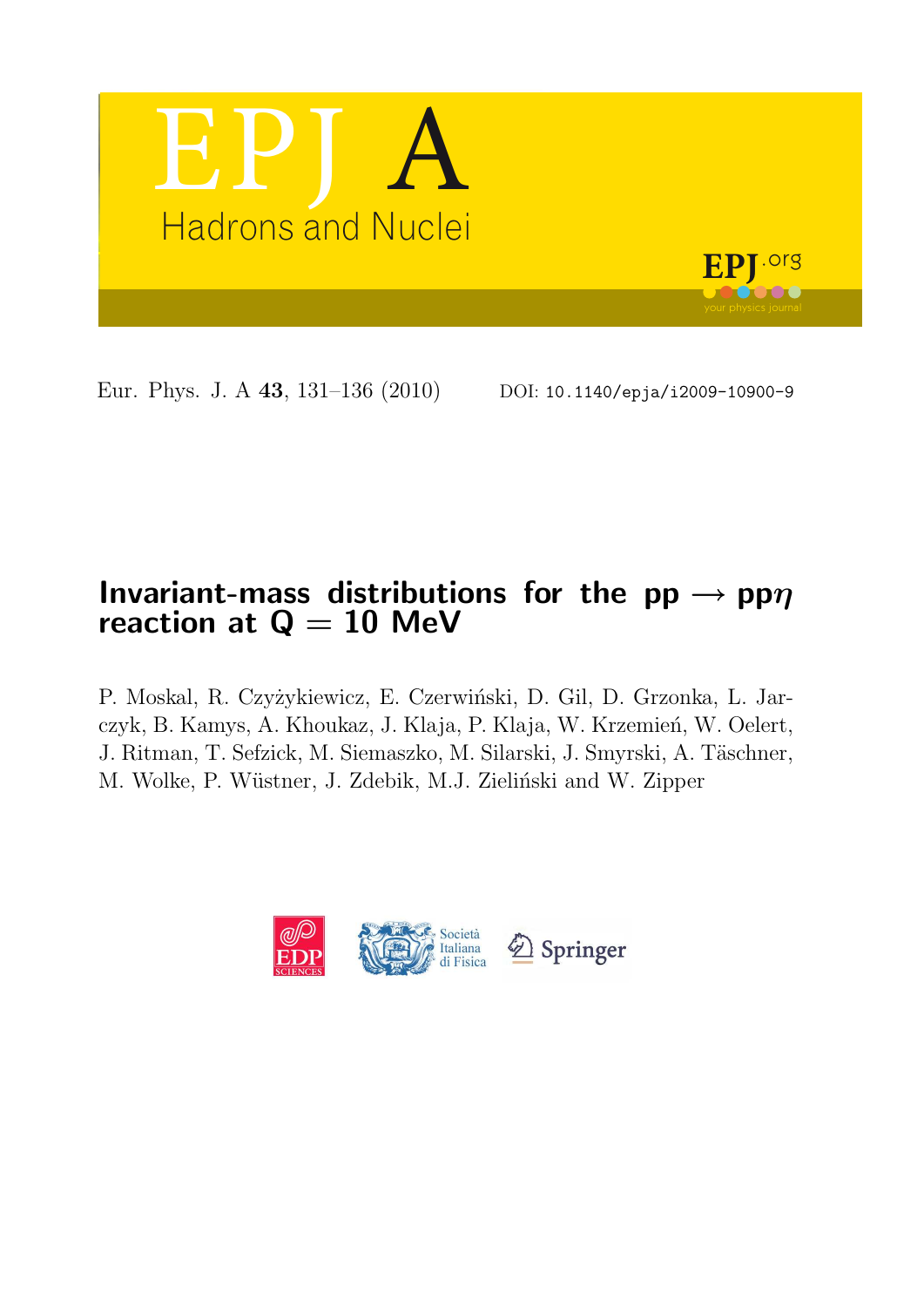Regular Article – Experimental Physics

## Invariant-mass distributions for the  $pp \rightarrow pp\eta$  reaction at  $Q = 10$  MeV

P. Moskal<sup>1,2,a</sup>, R. Czyżykiewicz<sup>1,3</sup>, E. Czerwiński<sup>1,2</sup>, D. Gil<sup>1</sup>, D. Grzonka<sup>2</sup>, L. Jarczyk<sup>1</sup>, B. Kamys<sup>1</sup>, A. Khoukaz<sup>4</sup>, J. Klaja<sup>1,2</sup>, P. Klaja<sup>1,2</sup>, W. Krzemień<sup>1,2</sup>, W. Oelert<sup>2</sup>, J. Ritman<sup>2</sup>, T. Sefzick<sup>2</sup>, M. Siemaszko<sup>3</sup>, M. Silarski<sup>1</sup>, J. Smyrski<sup>1</sup>, A. Täschner<sup>4</sup>, M. Wolke<sup>5</sup>, P. Wüstner<sup>2</sup>, J. Zdebik<sup>1</sup>, M.J. Zieliński<sup>1</sup>, and W. Zipper<sup>4</sup>

<sup>1</sup> Institute of Physics, Jagellonian University, PL-30-059 Cracow, Poland

 $^2$ Nuclear Physics Institute, Research Center Jülich, D-52425 Jülich, Germany

3 Institute of Physics, University of Silesia, PL-40-007 Katowice, Poland

<sup>4</sup> IKP, Westfälische Wilhelms-Universität, D-48149 Münster, Germany

<sup>5</sup> Department of Physics and Astronomy, SE-751 05 Uppsala University, Sweden

Received: 7 July 2008 / Revised: 12 October 2009

Published online: 17 December 2009 – © Società Italiana di Fisica / Springer-Verlag 2009 Communicated by P. Braun-Munzinger

**Abstract.** Proton-proton and proton- $\eta$  invariant-mass distributions and the total cross-section for the  $pp \rightarrow pp\eta$  reaction have been determined near the threshold at an excess energy of  $Q = 10$  MeV. The experiment has been conducted using the COSY-11 detector setup and the cooler synchrotron COSY. The determined invariant-mass spectra reveal significant enhancements in the region of low proton-proton relative momenta, similarly as observed previously at higher excess energies of  $Q = 15.5 \text{ MeV}$  and  $Q =$ 40 MeV.

### 1 Introduction

The complexity of the structure of hadrons constitutes the basic difficulty in the quantitative description of the hadronic interaction in the medium-energy regime. Therefore, this interaction is not well understood especially in the meson-nucleon and meson-meson sector, where an additional difficulty is the relatively poor experimental database. Particularly challenging are investigations of interactions involving flavour-neutral mesons. This is due to the short lifetime of these mesons which can neither be used as targets nor as beams. Thus, in practice such interactions can be accessed only indirectly via observables like excitation functions or invariant-mass distributions. Measurements of these observables are especially useful in the close-to-threshold region where the final-state particles are produced with low relative velocities. Among the basic flavour neutral mesons the  $\eta$  is of particular interest since its interaction with nucleons is strong enough to be detectable with the presently achievable experimental precision [1], and since its interaction seems to be sufficently strong to form an eta-mesic nucleus [2, 3]. The existence of such kind of nuclear matter is vividly discussed [4–12] and there are ongoing experimental programs searching for a signal of such a state [13–17].

The earlier high statistics measurements of the  $pp \rightarrow$ ppn reaction at an excess energy of  $Q = 15.5 \,\text{MeV}$  from the COSY-11 Collaboration [18], and also the measurements of the TOF group [19] at  $Q = 15$  and 41 MeV, revealed that there exist significant enhancements in the invariantmass distributions of  $pp$  and  $pp$  subsystems at higher values of proton-proton invariant mass and lower values of the proton- $\eta$  invariant mass. One of the plausible explanations for these enhancements could be the influence of the proton- $\eta$  interaction [1, 20]. If this is the case one could use such observables for the estimation of the strength of this interaction. However, the observed invariant-mass distributions could be also plausibly explained by contributions of higher partial waves [21, 22] or by an energy dependence of the primary production amplitude [23, 24]. Therefore, in order to verify the correctness of the proposed explanations it is of importance to investigate the dependence of the strength of the enhancements as a function of the excess energy. Qualitatively, with decreasing excess energy the contribution from the higher partial waves should decrease whereas the influence of the interaction should be more pronounced.

Certainly, most effectively, contributions from higher partial waves could be disentangled by the determination of the analysing powers and spin transition coefficients [22, 25, 26], yet such investigations are not planned in the near future at COSY which is at present the only laboratory where it can be conducted. This makes the determination of the energy dependence of the distributions of the differential cross-section for the  $pp \rightarrow pp\eta$  reaction

<sup>&</sup>lt;sup>a</sup> e-mail: p.moskal@fz-juelich.de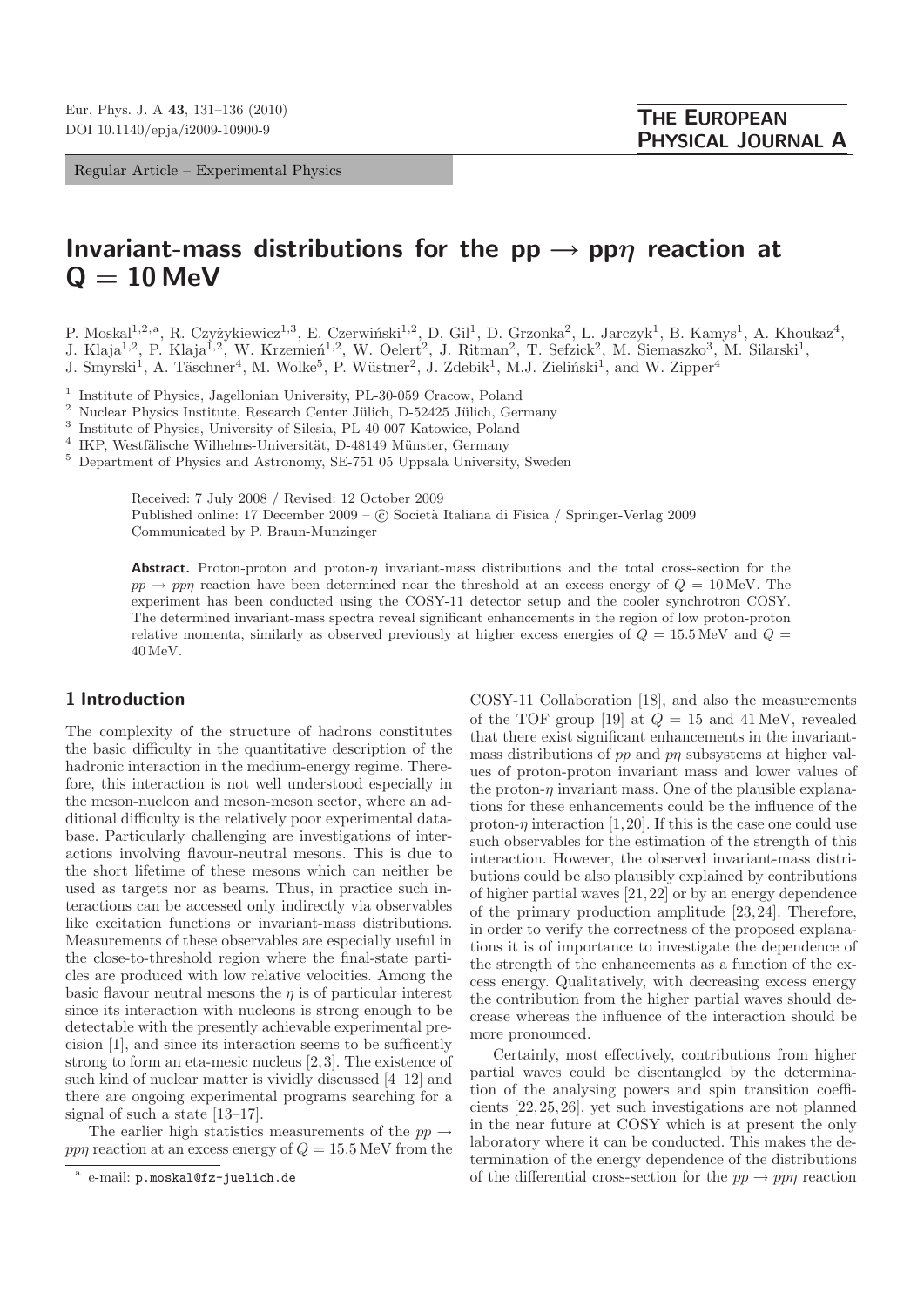

Fig. 1. Schematic view of the COSY-11 detector setup [30– 32]. D1 and D2 represent drift chambers. S1, S3, S4 denote scintillator counters.  $Si_{mon}$  is the silicon strip detector used for the detection of the elastically scattered protons. Superimposed solid lines indicate final-state protons from the  $pp \rightarrow pp\eta$ reaction. The size of detectors and their relative distances are not to scale.

even more important for studies of the proton- $\eta$  hadronic interaction and for studies of the properties of nucleon resonances [21, 27].

In this article we present distributions of the protonproton and proton- $\eta$  invariant masses at the excess energy of  $Q = 10$  MeV which is significantly closer to the threshold with respect to the previous studies. Although the original experiment at  $Q = 10 \,\text{MeV}$  has been devoted to the investigations of the analysing power for the  $pp \rightarrow pp\eta$ reaction [28] and has been performed with a polarised proton beam, the data enable also the determination of the spin-averaged observables after appropriate offline "depolarisation" of the beam explained in sect. 2.1. In sect. 2 we briefly describe the experimental setup, present the experimental principles of the measurement, and describe the method of the data analysis. In sect. 3 the determined spectra are compared to the analogous results determined at the excess energy of  $Q = 15.5 \,\text{MeV}$ , and the final conclusions are drawn.

## 2 Experiment

The measurement of the  $pp \to pp\eta$  reaction has been performed at the cooler synchrotron COSY [29] at the Research Center Jülich in Germany using the COSY-11 detector setup [30–32], presented schematically in fig. 1.

The proton beam with a momentum of  $2.010 \,\mathrm{GeV}/c$ , corresponding to an excess energy of  $Q = 10 \,\text{MeV}$ , has been scattered on  $H_2$  molecules from an internal cluster jet target [33, 34], installed in front of the COSY magnet. Reaction products carry lower momenta than the beam protons, therefore are bent more in the magnetic field of the dipole magnet. Positively charged ejectiles leave the scattering chamber through a thin exit window reaching the detection system operating under atmospheric pressure. The hardware trigger was based on signals from scintillator detectors only. It was adjusted to register all events with at least two positively charged particles. To this aim coincident signals in the S1 and S3 detectors were required. In the case of the S1 detector only these events were accepted for which either two separate segments were hitted or an amplitude of the signal in a single module was higher than the certain threshold value. Based on the data analysis from the previous experiments, the threshold was set high enough to reduce significantly the number of single-particle events, and at the same time to accept most events (almost 100%) with two protons passing through one segment. Next, in the off-line analysis it was required that at least two tracks are reconstructed from signals measured by means of two planar drift chambers D1 and D2. The trajectories of the positively charged particles reconstructed in drift chambers are further traced through the magnetic field of the dipole back to the interaction point. In this way the momenta of the particles can be reconstructed with a precision of  $6 \,\mathrm{MeV}/c$  (standard deviation) [18]. The time-of-flight measurement between the scintillator hodoscope S1 and the scintillator wall S3, and the independently reconstructed momentum enable a particle identification by means of the invariant-mass technique. The COSY-11 mass resolution allows for a clear seperation of groups of events with two protons, two pions, proton and pion and also deutron and pion [1]. Further on the produced meson is identified using the missing-mass method. A more detailed description of the method and results of the identification of the  $pp \rightarrow pp\eta$  reaction can be found in refs. [1, 18, 35].

#### 2.1 Off-line depolarisation of the beam

Originally the experiment was dedicated to the measurement of the beam analysing power for the  $pp \rightarrow pp\eta$  reaction [28, 35]. Therefore, the proton beam has been vertically polarised. The vertical polarisation of the beam is defined as an asymmetry of populations of particles in the spin up  $(N_+)$  and down  $(N_-)$  states with respect to the vertical axis, integrated over the whole period of measurement:

$$
P_y = \frac{N_+ - N_-}{N_+ + N_-} \,. \tag{1}
$$

In the discussed experiment the direction of the polarisation was being flipped from cycle to cycle. Hence, for the so-called "spin-up cycles" we define the spin-up polarisation as

$$
P^{\uparrow} = \frac{\sum_{i=up} n_{+,i} - \sum_{i=up} n_{-,i}}{\sum_{i=up} n_{+,i} + \sum_{i=up} n_{-,i}},
$$
 (2)

and analogously for "spin-down cycles" the spin-down polarisation reads

$$
P^{\downarrow} = \frac{\sum_{i=dn} n_{-,i} - \sum_{i=dn} n_{+,i}}{\sum_{i=dn} n_{-,i} + \sum_{i=dn} n_{+,i}},
$$
(3)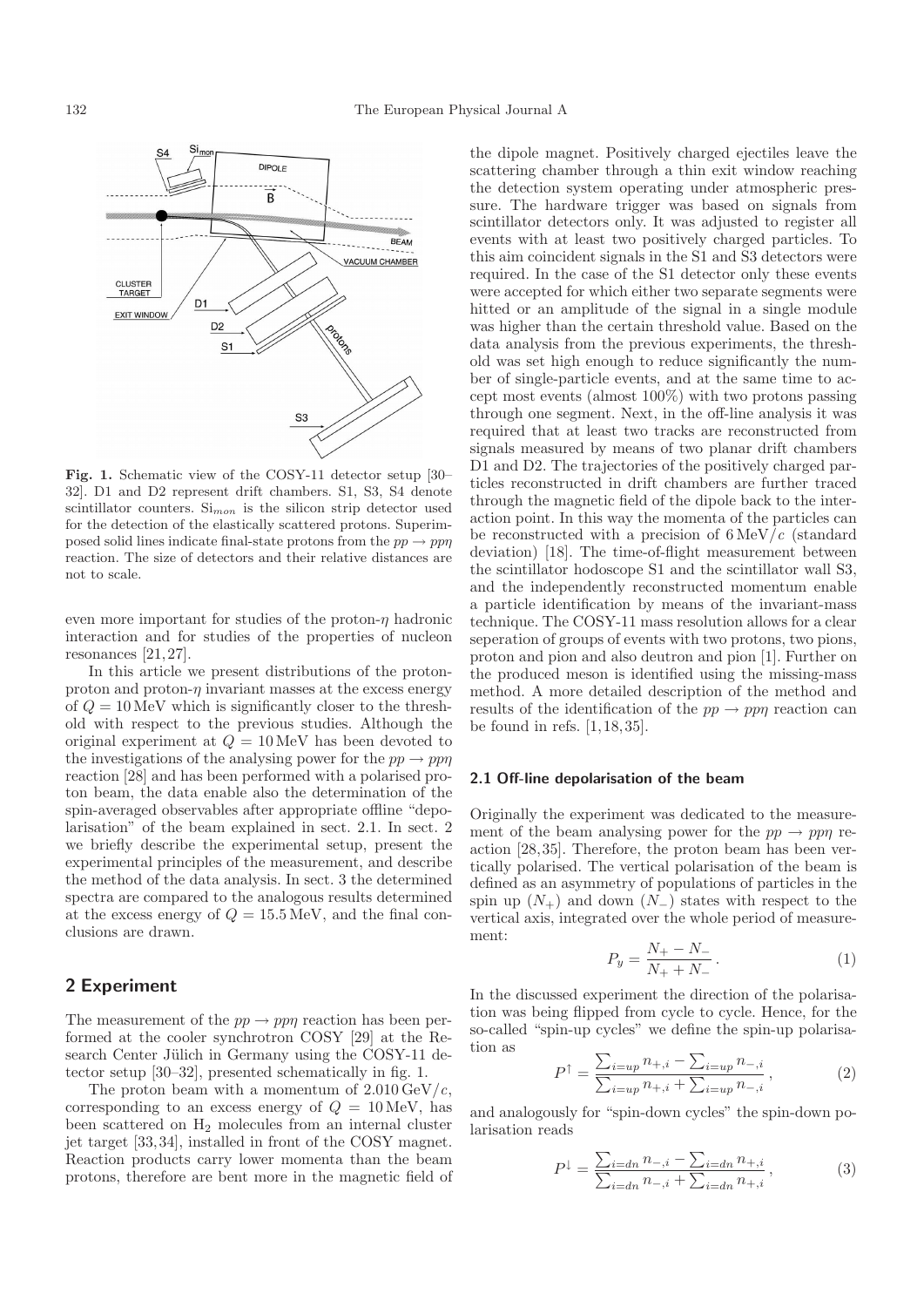where,  $n_{+,i}$  and  $n_{-,i}$  denote the number of protons in the i-th cycle, in the spin up and down state, respectively. Please note that, according to above definitions, the following relations are valid:

$$
\sum_{i=up} n_{+,i} + \sum_{i=dn} n_{+,i} = N_+, \sum_{i=up} n_{-,i} + \sum_{i=dn} n_{-,i} = N_-. \tag{4}
$$

The beam can be effectively depolarized, e.g., by assigning to the events in spin-up cycles the weights  $w$  which can be derived from the requirement that the numerator of eq. (1) has to vanish:

$$
w \cdot \sum_{i=up} n_{+,i} + \sum_{i=dn} n_{+,i} - \left(w \cdot \sum_{i=up} n_{-,i} + \sum_{i=dn} n_{-,i}\right) = 0.
$$
\n(5)

Thus, combining eqs.  $(2)$  and  $(3)$  with eq.  $(5)$  we obtain the following formula for the value of  $w$ :

$$
w = \frac{P^{\downarrow}}{P^{\uparrow}} \cdot \frac{\sum_{i=dn} n_{-,i} + \sum_{i=dn} n_{+,i}}{\sum_{i=up} n_{+,i} + \sum_{i=up} n_{-,i}} = \frac{P^{\downarrow}}{P^{\uparrow}} \cdot \frac{L^{\downarrow}}{L^{\uparrow}} = \frac{P^{\downarrow}}{P^{\uparrow}} \cdot \frac{1}{L_{rel}},
$$
(6)

where  $L_{rel} := \frac{L^{\dagger}}{L^{\dagger}}$  denotes the relative luminosity for the spin up and down cycles. Taking into account the numerical values of  $P^{\dagger} = 0.658 \pm 0.008$ ,  $P^{\dagger} = 0.702 \pm 0.008$ , and  $L_{rel} = 0.98468 \pm 0.00056$  [28,35] one gets  $w = 1.083$ .

The weight  $w$ , assigned to events in spin-up cycles, does not change the absolute value of cross-sections, as the same weight has been applied in both: the calculation of the number of events originating from the  $pp \rightarrow pp\eta$ reaction and the determination of the luminosity from the  $pp \rightarrow pp$  elastic scattering.

#### 2.2 Data analysis

The method applied to the determination of the differential cross-sections follows the procedures described in [18], therefore for any details the reader is reffered to that paper. Here we shall only briefly describe the main steps of the data analysis and emphasize the differences between the methods used in both studies.

After particle identification we continued the analysis with the depolarization of the experimental data, according to the procedure described in sect. 2.1. Next, we determined the covariance matrix and performed the kinematical fitting [1, 18].

For the description of the relative motion of the protons and the  $\eta$  meson, following ref. [18], we have chosen the squares of the invariant masses — $s_{pp}$  and  $s_{p\eta}$ — of the proton-proton and proton- $\eta$  systems, respectively. Optimizing the statistics we have divided the range of  $s_{pp}$  and  $s_{p\eta}$  into 20 bins. For each bin of these variables we have determined the spectrum of the square of the missing mass. Analogous spectra were simulated for the  $pp \rightarrow pp\eta$  reaction and for the background channels. The simulation



Fig. 2. Missing-mass–squared distributions for arbitrarily chosen bins of  $s_{pp}$  (left) and  $s_{pn}$  (right), as measured at the excess energy of  $Q = 10 \,\text{MeV}$ . Dots represent the experimental data points along with their statistical erros, whereas the solid line is the best fit of the sum of the signal and background as obtained in the Monte Carlo simulations. The shaded part shows the generated multi-pionic background.

program, based on the GEANT3 [36] code, accounts for the geometry of the COSY-11 detector setup including the conditions of the beam and target [37] and the resolution and efficiency of the detectors [1]. The simulated events were analysed with the same program as the experimental data. Subsequently, functions of the type

$$
f(mm2) = \alpha \cdot f_{pp \to pp2\pi}(mm2) + \beta \cdot f_{pp \to pp3\pi}(mm2)
$$

$$
+ \gamma \cdot f_{pp \to pp4\pi}(mm2) + \delta \cdot f_{pp \to pp\eta}(mm2) (7)
$$

were fitted to the data, with  $\alpha$ ,  $\beta$ ,  $\gamma$ , and  $\delta$  treated as free parameters responsible for the normalisation of the simulated missing-mass spectra  $(f)$  of the reactions indicated in the subscripts. In order to determine the background-free invariant-mass distributions the experimental missing-mass–squared spectra were fitted separately for each bin of  $s_{pp}$  and  $s_{pp}$ . As an example, the missing-mass distributions for arbitrarily chosen bins of  $s_{pp}$  and  $s_{pn}$  are presented in fig. 2.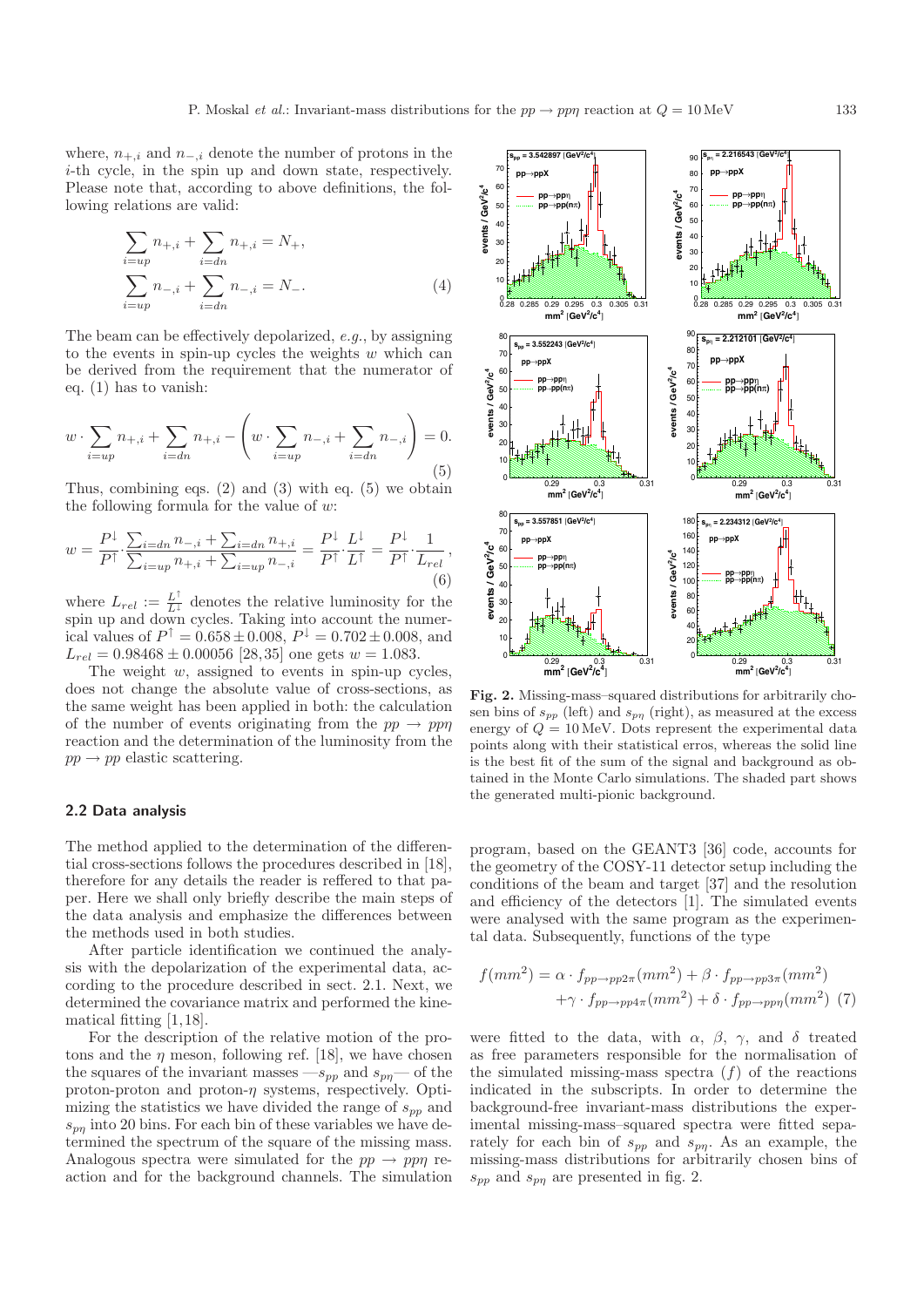The mumbers of  $\eta$  mesons  $N_{\eta}$  for the individual intervals of  $s_{pp}$  and  $s_{p\eta}$  have been calculated as

$$
N_{\eta} = \delta \cdot \int_0^{mm_{max}^2} f_{pp \to pp\eta}(mm^2) \, \mathrm{d}(mm^2), \qquad (8)
$$

and the statistical errors  $\sigma(N_n)$  have been estimated as

$$
\sigma(N_{\eta}) = \sigma(\delta) \cdot \int_0^{mm_{max}^2} f_{pp \to pp\eta}(mm^2) \, d(mm^2), \quad (9)
$$

where  $\sigma(\delta)$  are the estimates of the  $\delta$  parameter uncertainties (standard deviations) determined by means of the MINUIT minimization package [38].

The systematic error of  $N_n$  has been estimated to be not larger than 8%, based on the dependence of the results on different assumptions for i) the background estimation  $({\sim} 2\%)$ , ii) the description of the proton-proton final-state interaction ( $\sim$  5%), and iii) the inaccuracy in efficiency for the reconstruction of both proton trajectories ( $\sim 6\%$ ). The uncertainty in the number of the background events under the peak of the  $\eta$  meson was estimated as differences between results obtained by fitting to the background a) the first-order polynomials, b) the second-order polynomials, c) the sum of two Gaussian functions, and d) the distributions simulated for the multi-pion production [39, 35]. The inaccuracy due to the model used for the description of the proton-proton FSI was estimated conservatively as a difference in results determined when using the parameterization of the proton-proton S-wave interaction [40] and when neglecting the FSI and taking into account a homogeneous phase-space distribution of the momenta of final-state particles.

The determination of the luminosity was based on the comparison of the measured differential  $pp \rightarrow pp$  elastic scattering cross-sections to the data of the EDDA group [41]. For the detailed method of the luminosity and acceptance calculation the interested reader is referred to [1, 37]. The integrated luminosity was extracted to be  $L = 58.53 \pm 0.03 \,\mathrm{nb}^{-1}$ .

#### 3 Results and conclusions

The total cross-section evaluated as an integral of the  $s_{pp}$ distribution equals to  $\sigma = 1.27 \pm 0.04 \pm 0.13 \,\mu$ b, where the first error is the statistical and the second the systematic one. The latter accounts for the quadratic sum of independent contributions from 8% systematic error of  $N_n$ , 3% systematic error of the luminosity determination [18], and 6% uncertainty in the acceptance estimation [18]. The determined total cross-section is in line with the previous measurements performed independently by various experimental groups [18, 42–47].

The results on the differential cross-sections for the  $pp \rightarrow pp\eta$  reaction as a function of the square of the proton-proton and proton- $\eta$  invariant masses are given in table 1, and presented in the left part of fig. 3. They are compared with the differential cross-sections measured at

| $\frac{\text{GeV}^2}{c^4}$<br>$\sqrt{Spp}$ | $\frac{{\rm d}\sigma}{{\rm d}s_{pp}}$<br>$\left[\frac{\mu b}{\text{GeV}^2/c^4}\right]$ | $\left[\frac{\text{GeV}^2}{c^4}\right]$<br>$s_{p\eta}$ | $\frac{{\rm d}\sigma}{{\rm d}s_{p\eta}}$<br>$\left[\frac{\mu b}{\text{GeV}^2/c^4}\right]$ |
|--------------------------------------------|----------------------------------------------------------------------------------------|--------------------------------------------------------|-------------------------------------------------------------------------------------------|
| 3.522337                                   | $33.6 \pm 2.9$                                                                         | 2.207658                                               | $11.0 \pm 2.3$                                                                            |
| 3.524206                                   | $64.3 \pm 4.4$                                                                         | 2.209139                                               | $14.6 \pm 3.2$                                                                            |
| 3.526075                                   | $58.8 \pm 4.9$                                                                         | 2.210620                                               | $24.0 + 4.1$                                                                              |
| 3.527944                                   | $46.1 \pm 4.8$                                                                         | 2.212101                                               | $32.4 \pm 4.8$                                                                            |
| 3.529813                                   | $38.6 \pm 4.7$                                                                         | 2.213582                                               | $32.0 \pm 5.1$                                                                            |
| 3.531682                                   | $37.2 \pm 4.9$                                                                         | 2.215062                                               | $25.4 \pm 5.1$                                                                            |
| 3.533552                                   | $40.3 \pm 4.9$                                                                         | 2.216543                                               | $51.5 \pm 6.8$                                                                            |
| 3.535421                                   | $39.9 \pm 5.0$                                                                         | 2.218024                                               | $32.1 \pm 6.0$                                                                            |
| 3.537290                                   | $35.8 \pm 4.9$                                                                         | 2.219505                                               | $50.7 \pm 6.8$                                                                            |
| 3.539159                                   | $40.2 \pm 5.3$                                                                         | 2.220985                                               | $47.2 \pm 6.7$                                                                            |
| 3.541028                                   | $31.3 \pm 5.1$                                                                         | 2.222466                                               | $57.1 \pm 7.2$                                                                            |
| 3.542897                                   | $37.9 + 5.6$                                                                           | 2.223947                                               | $55.9 + 7.2$                                                                              |
| 3.544767                                   | $26.2 + 5.3$                                                                           | 2.225428                                               | $60.1 + 7.0$                                                                              |
| 3.546636                                   | $26.0 \pm 5.4$                                                                         | 2.226908                                               | $67.4 \pm 7.4$                                                                            |
| 3.548505                                   | $30.8 \pm 5.4$                                                                         | 2.228389                                               | $67.4 \pm 6.9$                                                                            |
| 3.550374                                   | $23.2 \pm 5.4$                                                                         | 2.229870                                               | $58.5 \pm 6.3$                                                                            |
| 3.552243                                   | $26.6 \pm 4.8$                                                                         | 2.231351                                               | $56.6 \pm 5.4$                                                                            |
| 3.554112                                   | $25.1 \pm 4.7$                                                                         | 2.232831                                               | $52.9 \pm 4.6$                                                                            |
| 3.555982                                   | $9.8 \pm 4.0$                                                                          | 2.234312                                               | $41.8 \pm 3.7$                                                                            |
| 3.557851                                   | $7.7 \pm 1.9$                                                                          | 2.235793                                               | $19.0 \pm 2.0$                                                                            |



Fig. 3. Distributions of the square of the proton-proton and proton- $\eta$  invariant masses as measured at  $Q = 10 \,\text{MeV}$  (left) and  $Q = 15.5 \,\text{MeV}$  (right). Solid lines represent the homogeneous phase-space distributions, while the dotted lines are the theoretical predictions taking into account the  ${}^{1}S_{0}$  protonproton final-state interaction.

Table 1. Distribution of the square of the invariant mass of the proton-proton and proton- $\eta$  systems for the  $pp \rightarrow pp\eta$  reaction at the excess energy of  $Q = 10 \,\text{MeV}$ .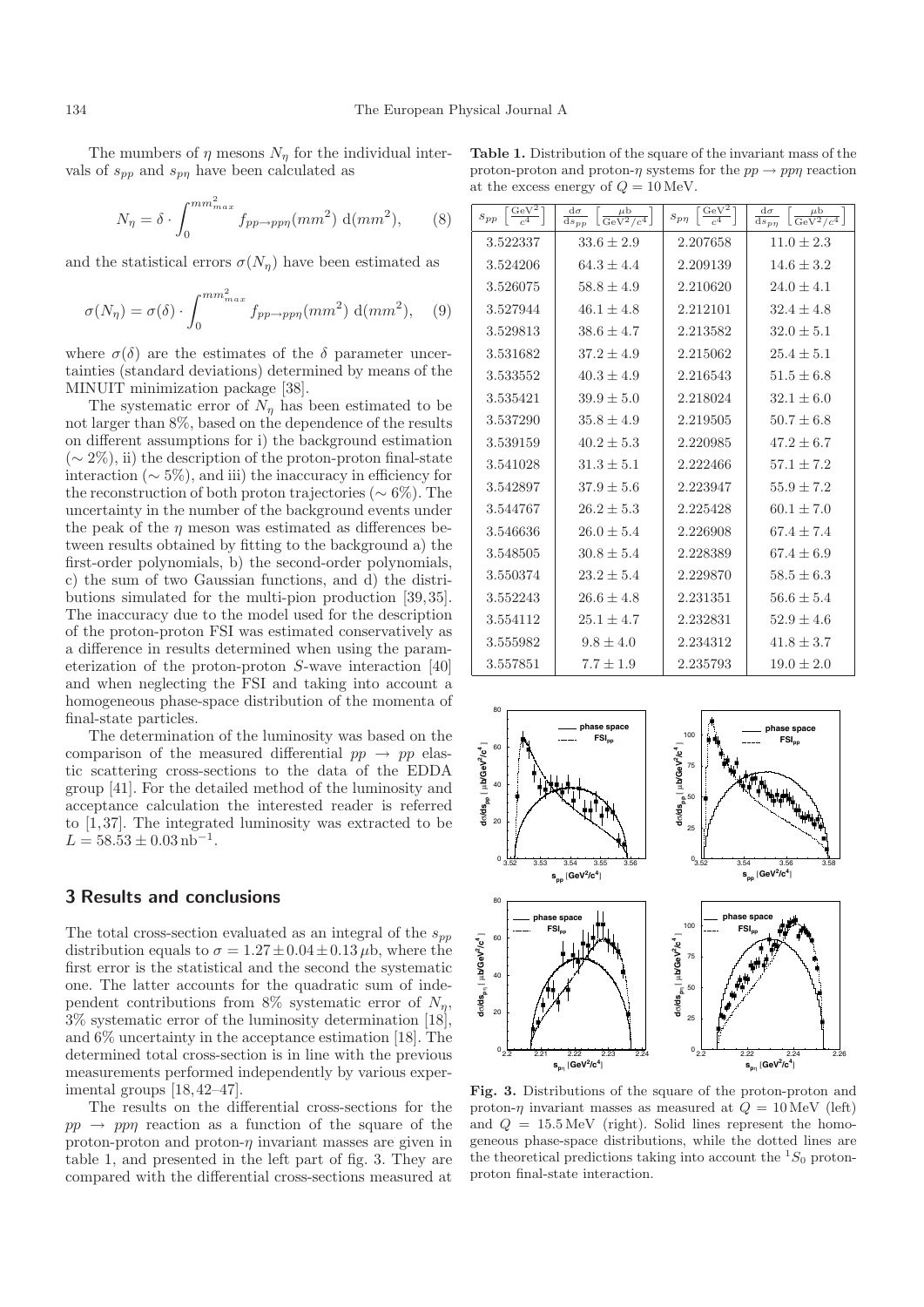the excess energy of  $Q = 15.5 \,\text{MeV}$  [18], displayed in the right part of fig. 3.

The homogeneous phase-space distributions, shown in fig. 3 by solid lines, completely disagree with the experimental data for all distributions presented. The peak observed at small values of  $s_{pp}$  is associated with strong proton-proton final-state interaction (FSI). On the other hand the dotted lines, which represent the phase-space distribution convoluted with the proton-proton FSI describe the data quite well in the range of small invariant masses of the proton-proton system and in the range of large  $s_{pn}$ , but for both excess energies there is a significant deviation of the theoretical predictions from the experimental data in the range of large values of  $s_{pp}$  and small values of  $s_{p\eta}$ . In the calculations we have used the parameterization of the proton-proton FSI given in ref. [48]. The curves including the proton-proton FSI have been arbitrarily normalized in the range of small values of  $s_{pp}$  and close to the upper limit of the  $s_{p\eta}$  distribution.

A preliminary result from a comparative analysis of the ppn and ppn' system indicates that the observed enhancement is rather not due to the meson-proton interaction [49, 39]. Preliminary results show that the enhancements in the invariant-mass distributions are also present in the case of the  $pp \rightarrow pp\eta'$  reaction [49,39]. Due to the fact that the interaction between the  $\eta'$  meson and the proton is more than an order of magnitude weaker than the one between the  $\eta$  meson and the proton [40], the explanation that the bump is caused by the proton- $\eta$  final-state interactions is rather dubious.

One plausible explanation for the bumps observed at higher values of  $s_{pp}$  and lower values of  $s_{pn}$  is the presence of higher partial waves in the final-state proton-proton system [22]. Already the inclusion of the  ${}^{1}S_{0} \rightarrow {}^{3}P_{0}s$  [50] transition to the production amplitude of the  $pp \rightarrow pp\eta$ reaction leads to a quite well description of the experimental data in the high values of  $s_{pp}$  and low values of  $s_{pn}$ , leaving unaltered the description of the experimental data at low values of  $s_{pp}$  and high values of  $s_{pp}$ , dominated mainly by the  ${}^{3}P_0 \rightarrow {}^{1}S_0 s$  transition. However, to cope the P-wave contribution with the flat angular distributions [18,19], it is necessary that the amplitude  ${}^{1}D_{2} \rightarrow {}^{3}P_{2}s$  vanishes or that it interferes destructively with  ${}^1S_0 \rightarrow {}^3P_0s$  transition [23]. Moreover, the model calculations based on a significant P-wave contribution underestimates the excitation function for the  $pp \rightarrow pp\eta$ reaction below 20 MeV by a factor of about two [1,18]. Although this deficit can be overcome when assuming a relatively strong contribution to the production amplitude from the nucleon resonances, such hypothesis cannot be confirmed at the present stage of the inaccuracies of the resonance parameters [21]. The amount of the P-wave contribution should decrease towards threshold but the enhancement observed at  $Q = 10 \,\text{MeV}$  is rather of the same order as the one at  $Q = 15.5 \,\text{MeV}$ ; however, in view of the present experimental statistical and systematic inaccuracies, the hypothesis of the higher partial-wave contribution cannot be excluded.

Another explanation for the bumps observed at higher values of  $s_{pp}$  were put forward by Deloff [23] who explains the observed spectra by allowing a linear energy dependence of the leading  ${}^3P_0 \rightarrow {}^1S_0s$  partial-wave amplitude. Recently also Ceci, Švarc and Zauner  $[24, 51]$  have shown that the excitation function and the enhancement in the invariant-mass spectra can be very well described by the energy dependence of the production amplitude when the negative interference between the  $\pi$  and the *n* meson exchange amplitudes is assumed. However, for the quantitative confirmation of these hypotheses still more precise data on the energy dependence of the enhancement in the invariant-mass spectra are required.

The work was partially supported by the European Community-Research Infrastructure Activity under the FP6 programme (Hadron Physics, RII3-CT-2004-506078), by the Polish Ministry of Science and Higher Education under grants Nos. 3240/H03/2006/31 and 1202/DFG/2007/03, by the German Research Foundation (DFG), and by the FFE grants from the Research Center Jülich.

#### References

- 1. P. Moskal, arXiv: hep-ph/0408162 (Jagiellonian University Press, 2004).
- 2. Q. Haider, L.C. Liu, Phys. Lett. B 172, 257 (1986).
- 3. G.L. Li et al., Phys. Lett. B 195, 515 (1987).
- 4. Q. Haider, L.C. Liu, Acta Phys. Pol. Suppl. 2, 121 (2009).
- 5. A. Sibirtsev et al., Phys. Rev. C 70, 047001 (2004).
- 6. T. Inoue, E. Oset, Nucl. Phys. A 710, 354 (2002).
- 7. Q. Haider, L.C. Liu, Phys. Rev. C 66, 045208 (2002).
- 8. C. Wilkin, Phys. Rev. C 47, R938 (1993).
- 9. S. Wycech et al., Phys. Rev. C 52, 544 (1995).
- 10. C. Hanhart, Phys. Rev. Lett. 94, 049101 (2005).
- 11. S.D. Bass, A.W. Thomas, Phys. Lett. B 634, 368 (2006).
- 12. V.A. Tryasuchev, A.V. Isaev, e-Print: arXiv:0901.3242.
- 13. W. Krzemien et al., Acta Phys. Pol. Suppl. 2, 141 (2009).
- 14. W. Krzemien et al., Int. J. Mod. Phys. A 24, 576 (2009).
- 15. B. Krusche, I. Jaegle, Acta Phys. Pol. Suppl. 2, 51 (2009).
- 16. M. Pfeiffer et al., Phys. Rev. Lett. 92, 252001 (2004).
- 17. J. Smyrski et al., Acta Phys. Pol. Suppl. 2, 133 (2009).
- 18. P. Moskal et al., Phys. Rev. C 69, 025203 (2004).
- 19. M. Abdel-Bary et al., Eur. Phys. J. A 16, 127 (2003).
- 20. A. Fix, H. Arenhövel, Phys. Rev. C 69, 014001 (2004).
- 21. K. Nakayama et al., Acta Phys. Pol. Suppl. 2, 23 (2009).
- 22. K. Nakayama et al., Phys. Rev. C 68, 045201 (2003).
- 23. A. Deloff, Phys. Rev. C 69, 035206 (2004).
- 24. S. Ceci, A. Švarc, B. Zauner, Acta Phys. Pol. Suppl. 2, 157  $(2009)$ .
- 25. H.O. Meyer et al., Phys. Rev. C 63, 064002 (2001).
- 26. C. Hanhart, Phys. Rep. 397, 155 (2004).
- 27. K. Nakayama et al., e-Print: arXiv:0803.3169.
- 28. R. Czyżykiewicz et al., Phys. Rev. Lett. 98, 122003 (2007).
- 29. D. Prasuhn et al., Nucl. Instrum. Methods A 441, 167  $(2000).$
- 30. S. Brauksiepe et al., Nucl. Instrum. Methods A 376, 397 (1996).
- 31. P. Klaja et al., AIP Conf. Proc. 796, 160 (2005).
- 32. J. Smyrski et al., Nucl. Instrum. Methods A 541, 574 (2005).
- 33. H. Dombrowski et al., Nucl. Instrum. Methods A 386, 228 (1997).